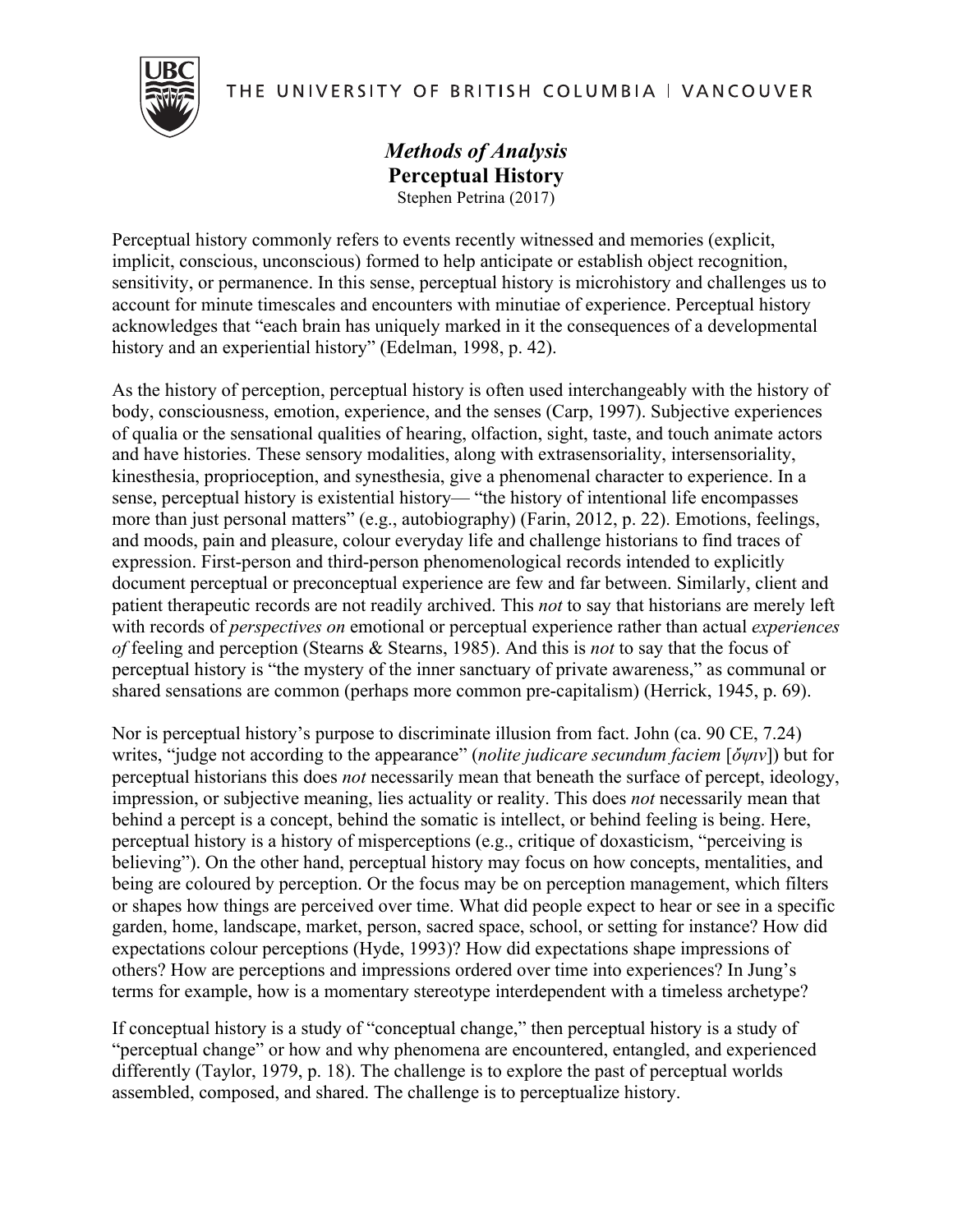- 1. Definitions and Scope of Perceptual History
	- a. Taylor (1979): Intellectual history has always been characterized by its preoccupation with thought at the point of origin: it tends to be thinker-bound and idea-centered to the point of becoming a history of intellectuals. (p. 17)
		- i. It may be presumptuous that it is perception we must now try to historicize, but the suggestion seems warranted by what has just been said. Perception has the virtue of referring to a whole range of environmental responses, of thinking, feeling, seeing. While it can be precise and probing in its examination of the formulation of ideas, it is too often vague and, in its generalizations, over arching in its ascription of historical consequences. The new work, therefore, differs in both scale and in preoccupation. It also ranges beyond thinking to touch upon a whole spectrum of human response, of sensory, passional experience. (p. 17)
		- ii. Some new term seems to be needed that stresses, among other things, the functional, day-to-day character of human responses as a dimension of historical change. (p. 18)
	- b. Cassirer, "Language and Art," (1942/1979): In art we do not conceptualize the world, we perceptualize it. But the percepts to which we are led by art are by no means those perceptions which in the traditional language of the systems of sensationalism are described as the copies, the faint images of sense-perception. The imagery of art is of quite a different, nay of the opposite character. Art is not reproduction of impressions; it is creation of forms. These forms are not abstract, but sensuous. They would immediately lose their ground, they would evaporate as soon as we abandon the sphere of our sense experience. (p. 186)
	- c. Carp (1997): Historical artifacts and texts give evidence of bygone perceptual reality, but what people said about their perceptions, and our interpretations of the material culture that engendered and reflected those perceptions, are equivocal evidence as to how they actually perceived…. If perception is culturally variable, it is historically variable as well. (p. 270)
		- i. Our perception is global (pertaining to the whole, rather than its parts), synaesthetic (involving all the senses at once), and somatic (incorporating perceptions of my body, its feelings and capacities with perceptions of the world in which my body finds itself). Perception is also to a large degree learned. Through our developing perception of the world, including our own being in the world, we acquire the rich subtlety of adult experience. (p. 275)
	- d. Sullivan (2013): scholars are becoming increasingly enthusiastic about exploring cultural history 'from the inside out', in finding new colours in the 'conditions of existence' that inflect the history of everything else. (p. 101)
	- e.

## 2. Definition and Scope of the History of Consciousness

a. Collins & Savage (1983): An investigation of the relationship between consciousness, order and social reality, then, requires that we study consciousness in history— or, the history of consciousness— which may be formulated along the lines of T. Kuhn's "paradigms" or M. Foucault's "epistemes," as the prevalent time bound "mentality" or "attitude" which shapes and orders private and public perceptions of social reality. Consciousness, then, appears as the quality of perceiving order in things. And the history of consciousness is concomitantly a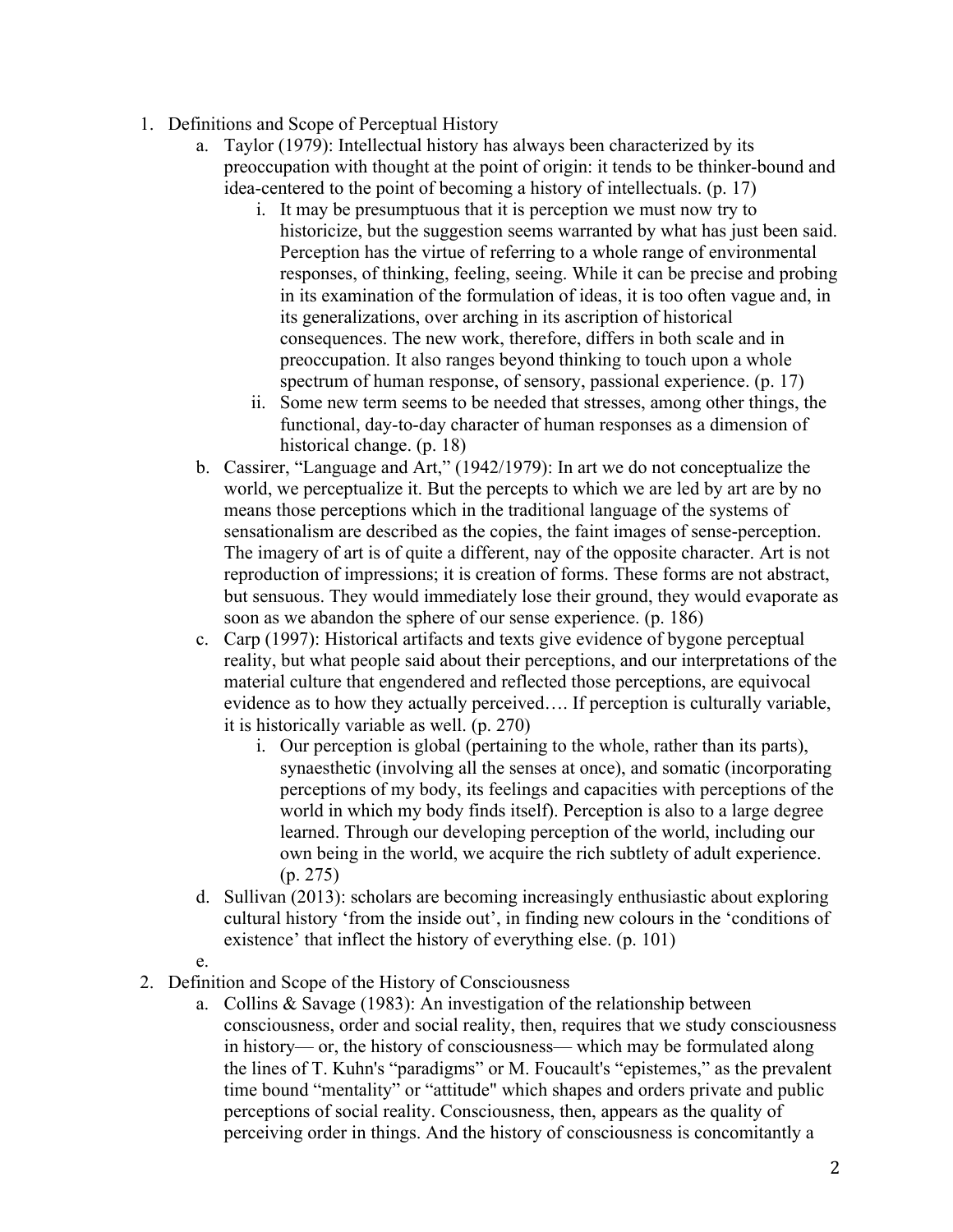history of changes in modes of perception and modes of communication; it is thus a history of different "orders." As Jaynes (1976:66) says, "conscious mind is a spatial analog of the world and mental acts are analogs of bodily acts." Consciousness creates an analogous world which it bases upon and represents by language. (p. 92)

- 3. Definition and Scope of the History of Emotions
	- a. Nietzsche, *The Gay Science* (1882/2001): So far, all that has given colour to existence still lacks a history: where could you find a history of love, of avarice, of envy, of conscience, of piety, of cruelty? (p. 34) (J. Nauckhauff, Trans.)
	- b. Febvre (1941/1973): *Sensibilité* (sensibility, sensitivity) is a fairly ancient word. It appeared in language at least as early as the beginning of the fourteenth century; the adjective *sensibile* (sensible, sensitive) had preceded it by a short interval, as is often the case. During the course of its existence, moreover, as often happens, *sensibilité* has taken on various meanings. Some of these are narrow, some are broad, and they can to a certain extent be situated in time. Thus in the seventeenth century the word appears above all to refer to a certain responsiveness of the human being to impressions of a moral nature — there is at that time frequent mention of *sensibilité* to the truth, to goodness, to pleasure, etc. In the eighteenth century the word refers to a particular way of experiencing human feelings feelings of pity, sadness, etc. (pp. 12-13)
		- i. But the word has other meanings. There are semi-scientific and semiphilosophical meanings which the culture that is handed out in our schools is tending gradually to uphold. *'Sensibilité'*, Littré began by saying, 'is a property of certain parts of the nervous system by means of which men and animals receive impressions either from external objects or from within themselves.' (p. 13)
		- ii. *sensibilité* implies… the emotional life of [hu]man[s] and all its manifestations ('la vie affective et ses manifestations')… the role of emotional activity in the history of huhmanity compared to the role of intellectual activity. (pp. 13, 25)
		- iii. if from the outset we lean firmly on the latest critical and positive achievements of our neighbours the psychologists, then we might, I feel, be able to undertake a whole series of studies none of which have yet been done, and as long as they have not been done *there will be no real history possible*. No history of love, just remember that. We have no history of death. We have no history of pity, or of cruelty. We have no history of joy…. When I say that we have no history of love, no history of joy, you must realize that I am not asking for a study of love or of joy throughout all periods, ages and civilizations, I am indicating lines of research. And I am not doing so with isolated individuals in mind. Or pure physiologists. Or pure moralists. Or pure psychologists in the usually accepted sense of the word. Far from that. I am asking for a vast collective investigation to be opened on the fundamental sentiments of man and the forms they take. (p. 24)
- 4. Definitions and Scope of Existential History
	- a. Simth (1964, pp. 202, 205, 216): There are in fact two distinguishable classes of historical phenomena: the first we shall call existential history, and the second, symbolic history. Existential history is the history of the most dramatic and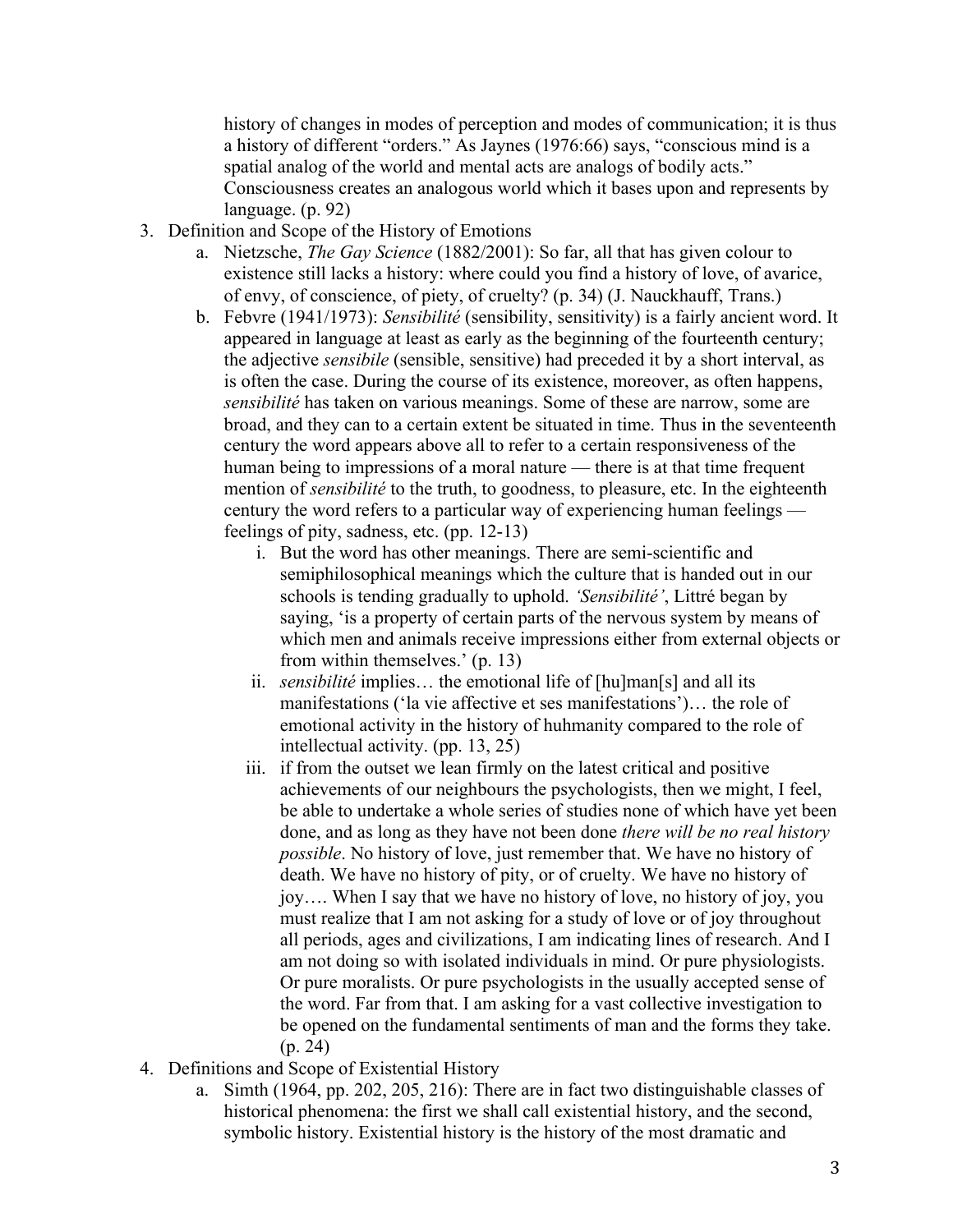sharply defined episodes of the past…. "Definitive'' existential history may be written very soon after the termination of the event, and will perhaps be better the closer it is to the events themselves, allowing always for a "cooling-off" period-a time long enough for the participant- historian to have second thoughts, to see ~he dimensions of the conflict which extend beyond his own partisan involvements. It may also be written some years after the event…. The events of existential history have the character of dramatic art-the capacity to recover their original form even after they have been hacked to pieces by the busy analyzer.

- b. Bentz & Kenny (1997, p. 94): The existential essence of the world may be characterized as the phenomenology of the body…. The body and the world come to us in existential history, and they continue into existential futures.
- c. Farin (2012, p. 22): Compared with autobiographical history and its narrow focus on the person's particular life story, the history of intentional life encompasses more than just personal matters. As the center point of intentionality, the intentional self encompasses or integrates the entire history of (i) all involvements with the world it has performed in sole responsibility, and (ii) all affects that this has had on it itself. The history of the self 's investment in its acts and its responsibility (acknowledged or unacknowledged) for these acts lie on a different plane altogether than the account of outward personal accomplishments, the trials and tribulations, the victories and defeats in life, which make up the stuff of autobiographies.
	- i. (p. 23): However, the two sides that we have distinguished here, the personal and the intentional history, exist only together in the concreteness of a human being. In fact, what early Heidegger calls *Dasein* or *existence* always refers to this unity of an intentional and personal or autobiographical self. Accordingly, we shall call the "history" that pertains to this existing self, "existential history."
	- ii. (pp. 23-24): Heidegger then claims that *existential history* captures, or at least, comes closest to the *original meaning* of history, relative to which the other concepts of history are "derivative" (GA 59: 75). They are real, but non-original "descendants" of the original meaning and original experience of existential history. The crucial step for making this claim is Heidegger's stipulation of a specific criterion of originality.
- d. Heidegger (1920/2010, pp. 45, 46): The `having one's own past' is based in the innermost self-worldly directed tendencies and aims at the past as what was earlier, as the yet still vital part of one's own self-proper [*selbsteigentlichen*] tendencies at the time…. History as ownmost past in the correlate of a `having' that is motivated in only self-worldly directed tendencies.
- 5. Definition and Scope of Experiential History
	- a. Dewey, *Experience and Nature* (1929): It is not experience which is experienced, but nature— stones, plants, animals, diseases, health, temperature, electricity, and so on. Things interacting in certain ways *are* experience; they are what is experienced. Linked in certain other ways with another natural object— the human organism— they are *how* things are experienced as well. Experience thus reaches down into nature; it has depth. It also has breadth and to an indefinitely elastic extent. It stretches. That stretch constitutes inference. (pp. 4a-1)
		- i. Colapietro (2008): In our time, the meaning of experience is inextricably intertwined with the question of otherness, in its multiple senses, so much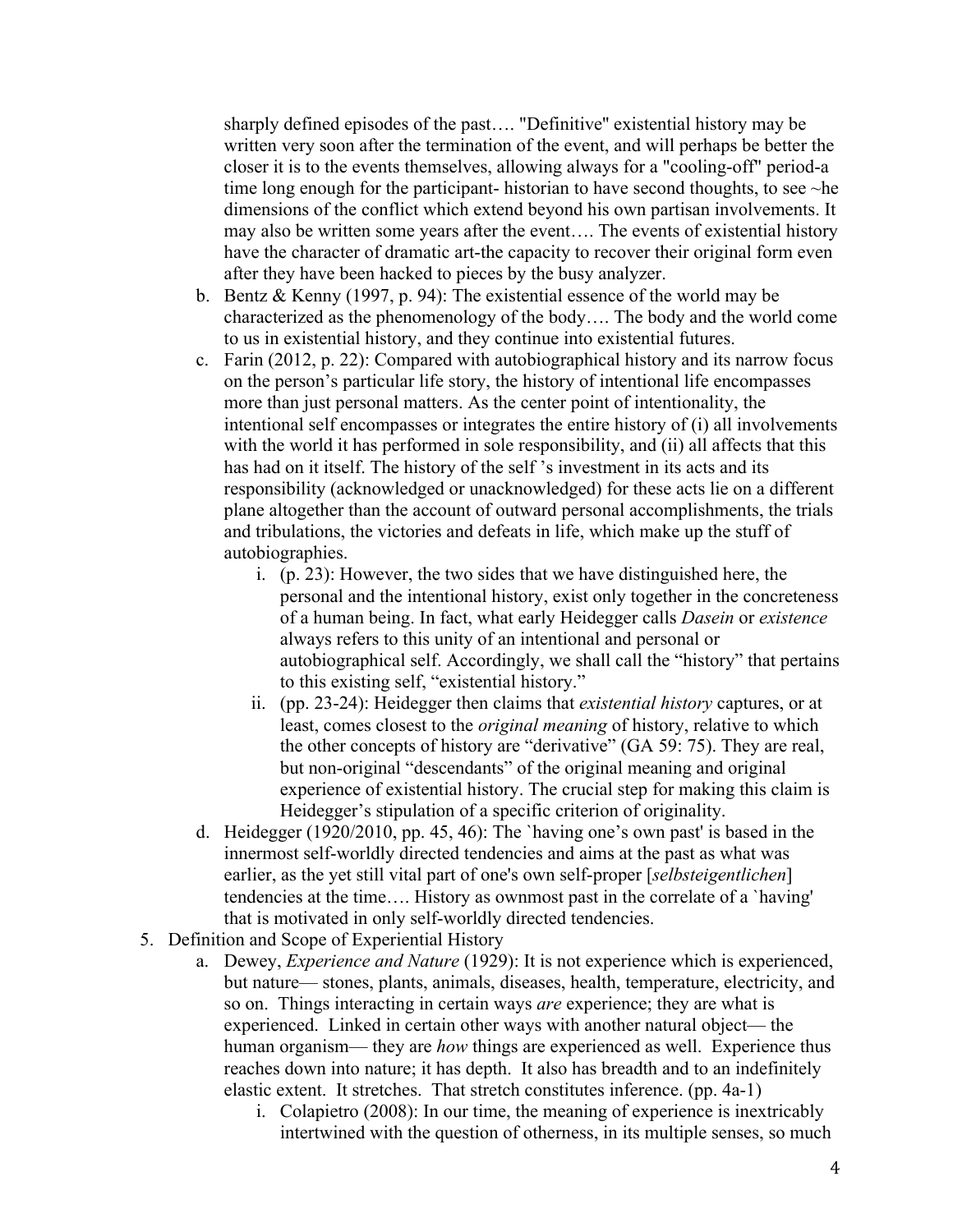so that arguably the question of experience, in our time (as distinct from when Peirce, James, and Dewey were writing), has for most practical purposes been transformed into questions concerning alterity. The history of experience— both what philosophers have tried to identify by this term and the vagaries to which the word itself has been subjected— is one in which not only the meaning of this word but also its retention as a pivotal term of philosophical discourse are called into question, time and again. (p. 125)

- b. Herrick, "The Natural History of Experience" (1945): There is, first, extrospective experience consciously directed outward toward objects sensed, either within the body or outside of it, and toward appropriate response to the sensory data…. This awareness, is subjective, but since it is directed outward toward the objects by which it is excited it may be termed objective.... In sharp opposition to this is that subjective [introspective] experience which has no external reference. Here the knower is set over against the known. These experiences may, apparently, be emancipated from the limitations of space and time as these are recognized in the external world. The there may be here in thought, the past in memory and the future in anticipatory imagination may be tied in with the now of present experience. (p. 65)
	- i. The engineer says that a cantilever bridge experiences certain measurable stresses when a train of cars passes over it, and it reacts to this strain in measurable ways. The bridge experiences the strain but, so far as we can tell, it has no scientific knowledge about it… An ameba experiences the satisfaction of hunger when it devours a smaller animalcule. (p. 59)
- c. Eckert & Jones (2002): In recent decades various historiographical activities and trends have centred on concept of everyday life. The phrase itself is fairly old: *la vie quotidienne* was the title a series launched by the French publisher Hachette in the 1930s. In France the concept social history designed by the Annales school incorporated from early on a focus upon everyday life…. recently, the debate has broadened considerably, so that it now includes, for example, history of experience(s) ('Erfahrungsgeschichte') and micro-history. Finally, concept has become part of a more general debate about cultural history. There were numerous reasons for this shift, which reflects trends within historiography as well general social experience. The approach to everyday life can be seen as a politically motivated movement in opposition to the 'reigning authorities', the academic establishment of historians. The political aspect has been expressed, among other things, through the perspective 'from below', that is the effort to analyse 'the experiences of mass of the people'. (p. 6)
- d. Synonymous with an individual's perceptual history, "experiential history is the full set of adaptive problems that an individual has faced" (Terzis, 2011, p. 388).
- 6. Scope of perception, experience, etc. (see also Perceptual Analysis)
	- a. MacDougall (1906): The perceptual world as it is presented in consciousness any moment is thus a complex product which can only from the manifold and repeated experiences of moments in which the sensory content has been subjected experimental variation and associated with specific self-activity and its objective limitations. The more we have reacted upon the physical world the more full of meaning is the system of sensory stimulations which it affords, more extensive and exact our discrimination of its characteristics and relations. To a being